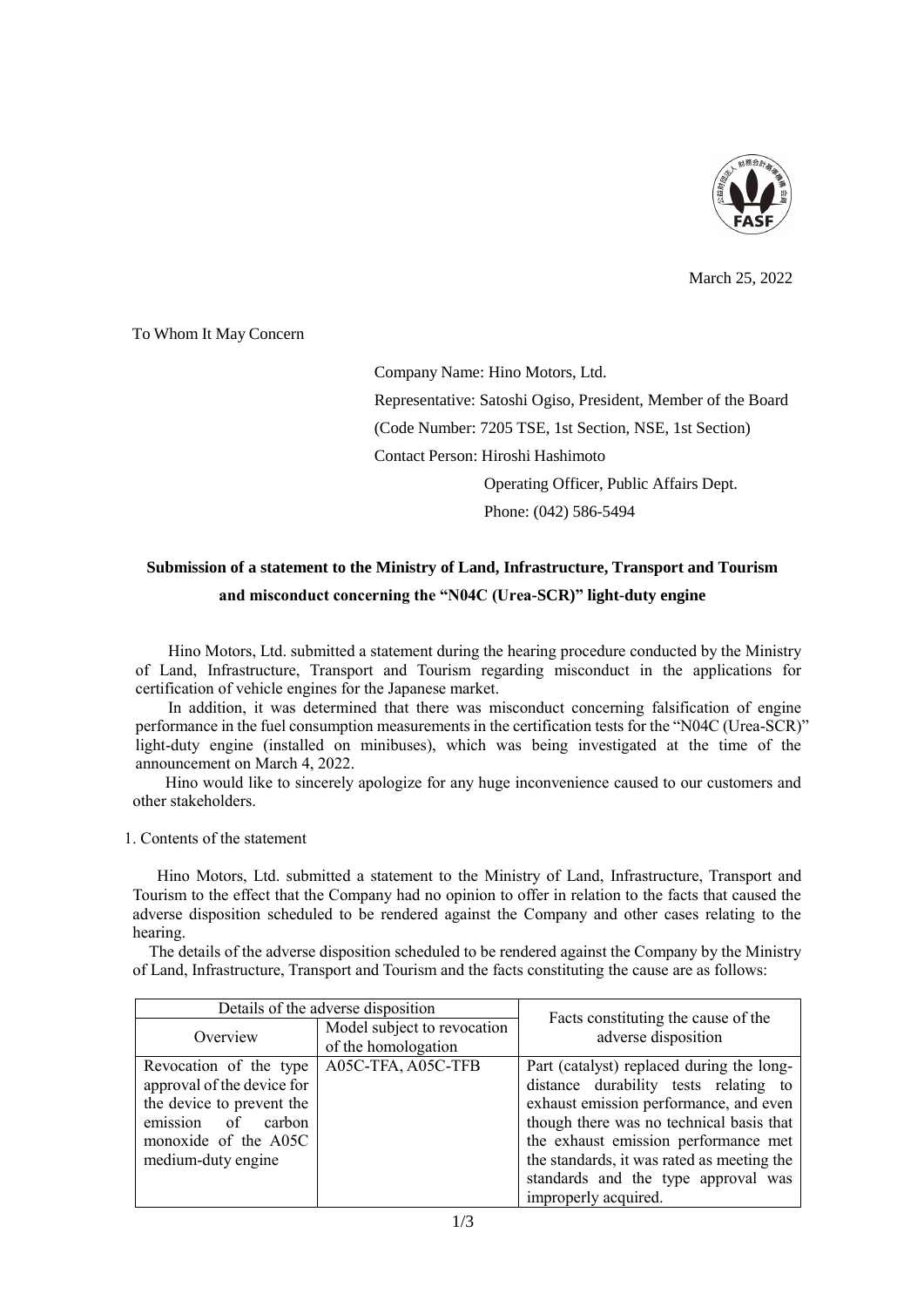| Revocation of the type<br>approval for the common<br>structure model equipped<br>with the A05C medium-                                                             | Common name:<br>Hino Ranger<br>FC-DH <sub>0</sub>                                                                                            | Improperly obtained type<br>approval<br>through being equipped with a carbon<br>monoxide emission prevention device<br>that had improperly acquired type                                                                                                                                                                                                                                |
|--------------------------------------------------------------------------------------------------------------------------------------------------------------------|----------------------------------------------------------------------------------------------------------------------------------------------|-----------------------------------------------------------------------------------------------------------------------------------------------------------------------------------------------------------------------------------------------------------------------------------------------------------------------------------------------------------------------------------------|
| duty engine and the fuel<br>consumption rating                                                                                                                     |                                                                                                                                              | approval.                                                                                                                                                                                                                                                                                                                                                                               |
| Revocation of the type<br>for<br>the<br>approval<br>common structure model<br>equipped with the A09C<br>heavy-duty engine and<br>the fuel<br>consumption<br>rating | Common names:<br>Hino S'elega, Hino Profia<br>FR-DH0, FW-DH0,<br>FN-DH0, FH-DH0,<br>PR-DH0, SH-DH0,<br>FR-HH0, FW-HH0,<br>RU-DH <sub>0</sub> | acquired<br>through<br>Test<br>data<br>an<br>method<br>inappropriate<br><i>(improper)</i><br>operation of the fuel flow meter) during<br>the fuel consumption measurement tests,<br>and even though there was no technical<br>basis that the fuel economy performance<br>met the standards, it was rated as meeting<br>the standards, and the type approval was<br>improperly acquired. |
| Revocation<br>of<br>type<br>approval for the common<br>structure model equipped<br>with the E13C heavy-<br>duty engine and the fuel<br>consumption rating          | Common names:<br>Hino S'elega, Hino Profia<br>FR-DH0, FW-DH0,<br>SH-DH0, SS-DH0,<br>RU-DH <sub>0</sub>                                       | Test<br>data<br>acquired<br>through<br>an<br>method<br>inappropriate<br><i>(improper)</i><br>operation of the fuel flow meter) during<br>the fuel consumption measurement tests,<br>and even though there was no technical<br>basis that the fuel economy performance<br>met the standards, it was rated as meeting<br>the standards, and the type approval was<br>improperly acquired. |

\* Taken from the Ministry of Land, Infrastructure, Transport and Tourism press release materials

## **2. "N04C (Urea-SCR)" light-duty engine (installed on minibuses)**

In relation to the "N04C (Urea-SCR)" light-duty engine installed on minibuses, at the time of the announcement on March 4, 2022, technical verification revealed that the actual fuel economy performance was less than the specification value, and therefore, we continued our investigation with the possibility of misconduct in mind. Based upon the judgment for the inspection by the Ministry of Land, Infrastructure, Transport and Tourism, Hino has determined that there was misconduct concerning falsification of engine performance in the fuel consumption measurement tests on the engines.

## [Details of the misconduct]

Misconduct was confirmed in that, after becoming aware of the possibility that the fuel economy performance did not meet the standards, the tests were conducted under conditions that were advantageous for fuel consumption, such as commencing measurements of fuel consumption while the engine was idling before the fuel flow rate had stabilized, and that the best figures from the results of multiple measurements were adopted, during the fuel consumption measurement for the certification tests.

In relation to future measures, as announced, after confirming the correct fuel economy specifications, we will continue to take necessary measures for in-use vehicles, respond to customers using such vehicle types, and deal with the tax incentives.

New shipments of the minibus "Hino Liesse II," which is equipped with the same engine, are not planned at present due to a model change.

\* The same engine is also installed in the Toyota "Coaster" minibus. (There are no new shipments at present due to a model change.)

The small trucks "Hino Dutro" and "Toyota Dyna" are equipped with different models of light-duty engines and are not related to the misconduct that caused the adverse disposition.

Hino will continue to carry out a comprehensive review of the engine certification procedures, and the Special Investigation Committee composed of outside experts will attempt to obtain a clearer picture